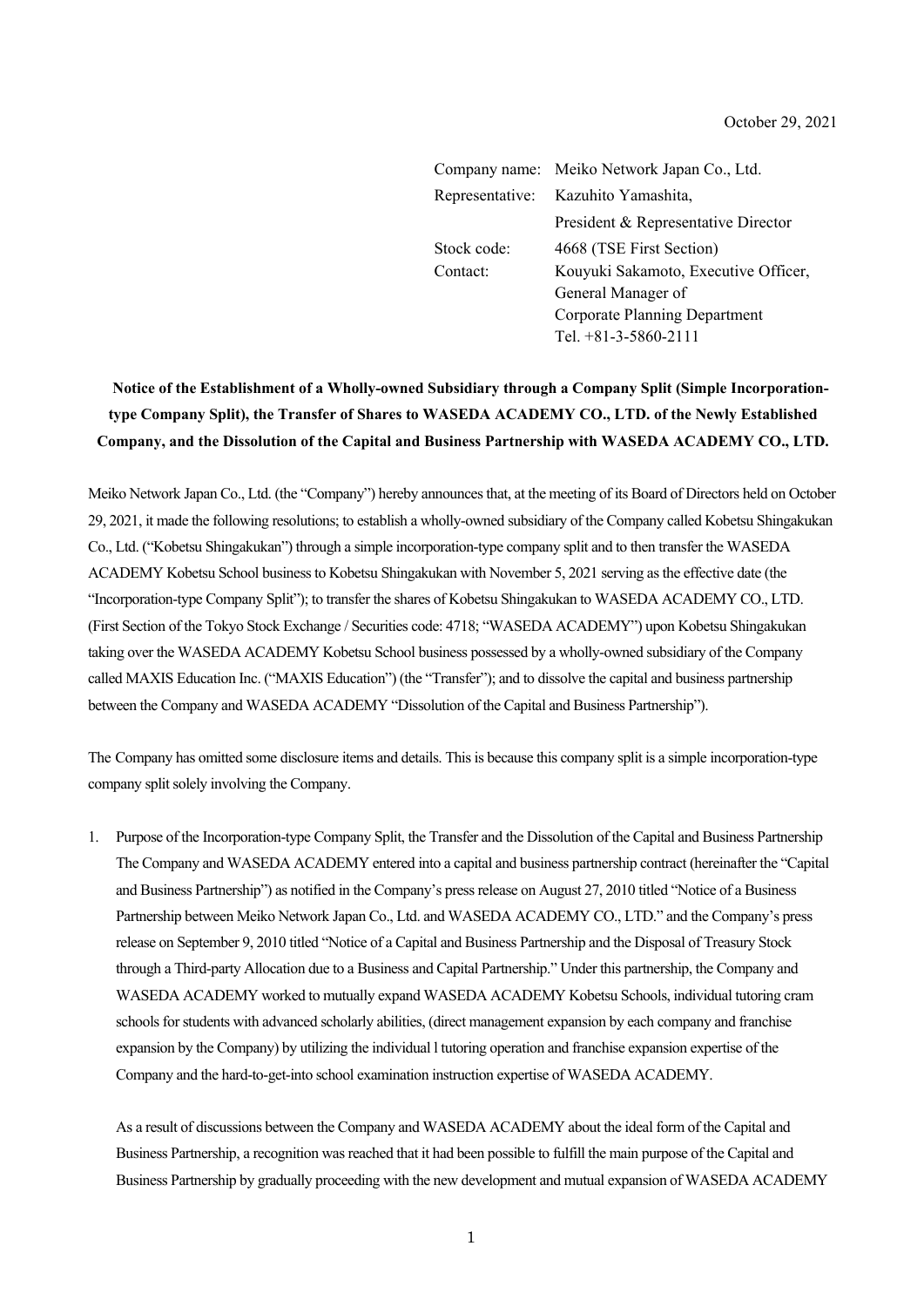Kobetsu Schools utilizing the expertise of both companies. With this result, the Company will establish Kobetsu Shingakukan through the Incorporation-type Company Split and then transfer the WASEDA ACADEMY Kobetsu School business to it so that the WASEDA ACADEMY Kobetsu School business can achieve further growth in the future. The shares of Kobetsu Shingakukan will then be transferred to WASEDA ACADEMY upon Kobetsu Shingakukan taking over the WASEDA ACADEMY Kobetsu School business possessed by MAXIS Education. This will ensure a focus on the expansion of WASEDA ACADEMY instead of mutual expansion. Mutual complementation of group tutoring and individual tutoring will be strengthened and business will be expanded utilizing franchise expertise. It has been judged that this is an effective strategy, so the decision has been reached to dissolve the Capital and Business Partnership.

The Company has made the decision to focus its management resources on opening new schools in new school formats and improving customer engagement in its existing business and on strengthening its efforts on its new personnel business as it has proclaimed as its business strategy to promote the Mid-term Management Plan: Fan and Fun Innovation that it announced on October 14, 2021. This will enhance management efficiency to accelerate the pace of achieving the Mid-term Management Plan and will contribute to an improvement in overall corporate value.

# **1. Overview of the Mid-term Management Plan (Fiscal Year Ending August 31, 2022 to Fiscal Year Ending August 31, 2024)**

#### **(1) Mid-term Management Policy**

# **Fan and Fun Innovation**

The Company is aiming to be a corporate group that **extracts the potential of people** while repeatedly **transforming** with its **purpose** as its origin. It will achieve sustainable improvement in corporate value and growth by making fans through **innovation (= new combination)** that links **Fan** and **Fun**.

#### **Basic Policy**

#### **(i)Make Fans**

- Make new fans by promoting digital transformation and deepening and exploring the Meiko brand
- Unfold learning infrastructure by proposing new value corresponding to changes in society

#### **(ii) Make Fun**

- Foster fan engagement brimming with satisfaction and trust through excitement
- Aim to make well-being workplaces where it is rewarding to work

# **(iii) Make Innovation (= New Combination)**

- Change awareness continually looking with a new viewpoint to make judgments and take actions
- Reform business structure to further improve business profits

## **2. Strategies in the Mid-term Management Plan**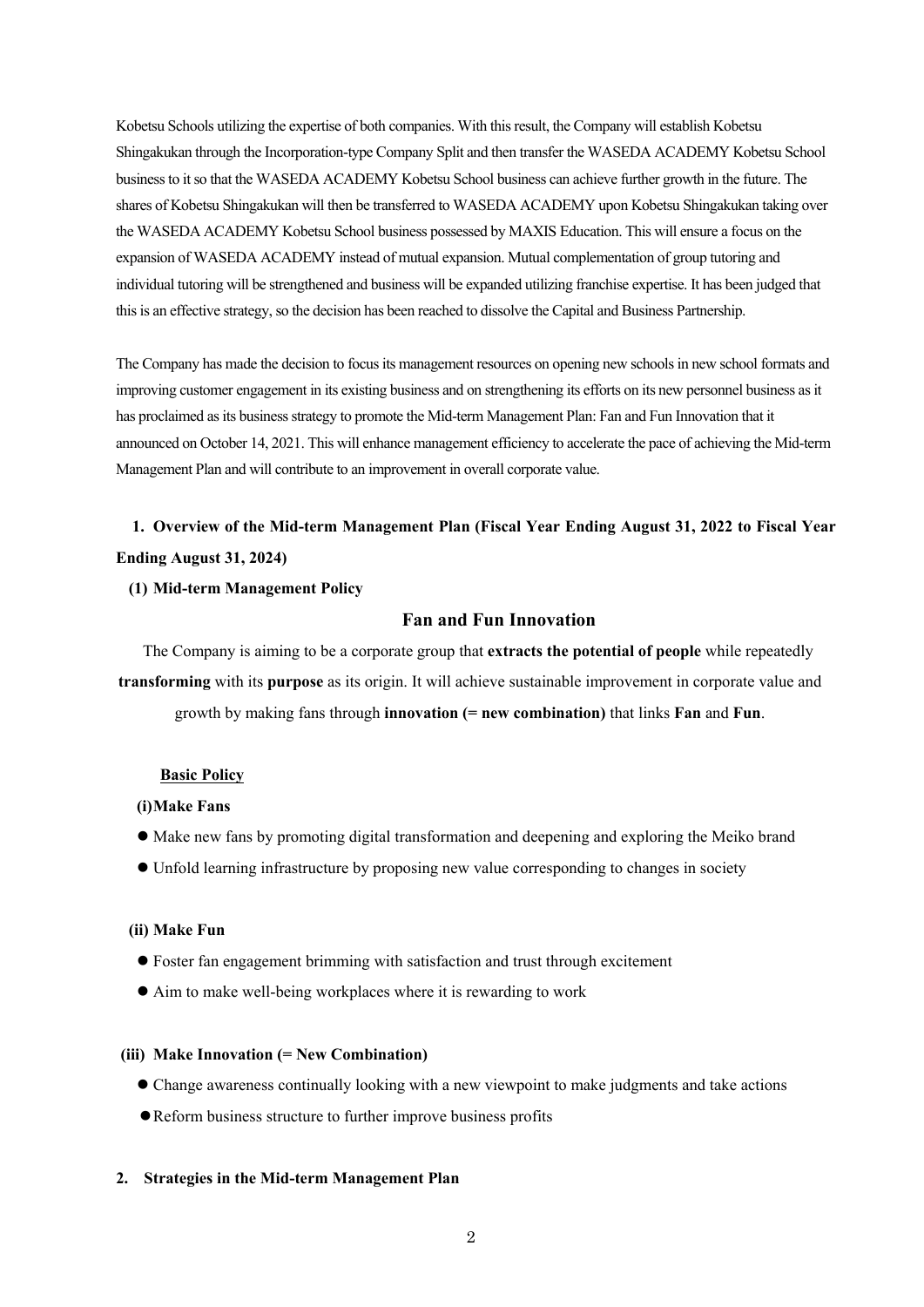#### **(i)Business Strategy**

 The Company will continue to strengthen efforts to open new schools with new school formats in its existing business and to improve customer engagement.

 The Company will strengthen efforts for its new personnel business. This will allow it to create another pillar of profits following on from its education business and transform to a business portfolio resistant to changes in the social environment.

 The Company will work to realize company-wide digital marketing functions and to build a digital transformation data platform as its digital transformation strategy.

## **(ii) Personnel Strategy**

 The Company will strive to promote diversity management to create innovation and to pursue well-being through work style reforms.

#### **(iii) Capital Strategy**

 The Company will enhance its corporate value on a mid- to long-term basis by strengthening its business foundations, enhancing its self-funding necessary for growth investment, and stably and continuously returning profit to shareholders.

#### (3)T**argeted Management Indicators**

|                                      | Results in the Fiscal Year | Target for the Fiscal Year |  |
|--------------------------------------|----------------------------|----------------------------|--|
|                                      | Ended August 31, 2021      | Ending August 31, 2024     |  |
| Consolidated sales                   | 19.03 billion yen          | 21 billion yen             |  |
| Consolidated operating income        | 960 million yen            | 2 billion yen              |  |
| Consolidated operating income margin | $5.1\%$                    | $9.5\%$                    |  |

#### 2. Summary of the Incorporation-type Company Split

- (1) Schedule of the Incorporation-type Company Split
	- Date on which the incorporation-type company split plan was approved: October 29, 2021 Date of the company split (effective date): November 5, 2021 (Planned) The Incorporation-type Company Split satisfies the requirements of a simple split based on the provisions of Article 805 of the Companies Act. Therefore, the Company will omit approval for this at the Shareholders Meeting.
	- (2) Method of the Incorporation-type Company Split The Company will perform an incorporation-type company split with the Company serving as the newly split company and the New Company serving as the company newly established by the split.
	- (3) Details of the Allocation Relating to the Incorporation-type Company Split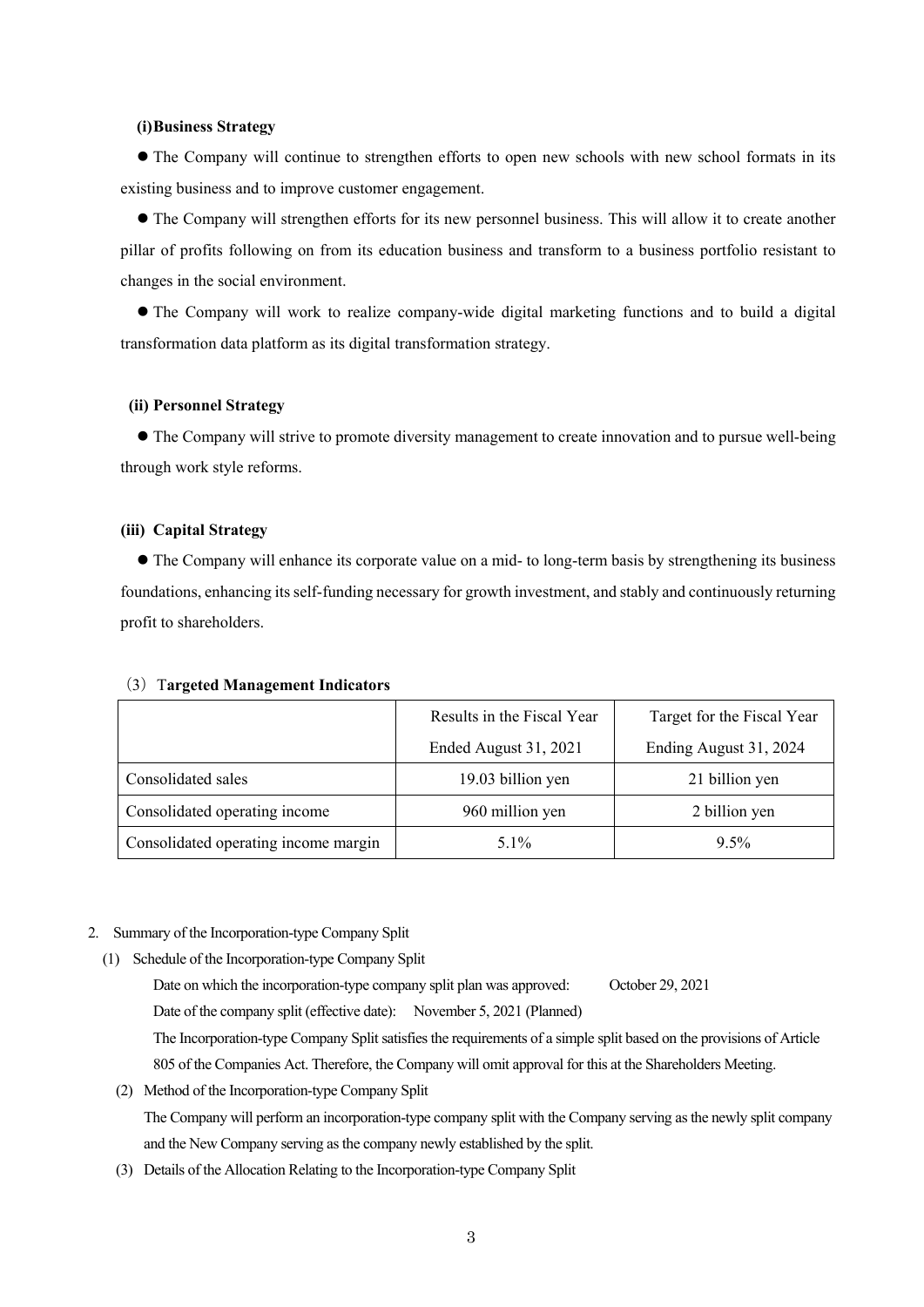The New Company will issue 200 shares (450,000 yen per share) with the Incorporation-type Company Split. All of these shares will be allocated and handed over to the Company. The capital will be 60,000,000 yen and the capital reserve will be 30,000,000 yen.

- (4) Handling of Share Warrants and Warrant Bonds due to the Incorporation-type Company Split There are no applicable matters.
- (5) Capital Increase/Decrease due to the Incorporation-type Company Split There will be no changes to the capital of the Company due to the Incorporation-type Company Split.
- (6) Rights and Obligations Inherited by the New Company

The New Company will inherit some of the assets, liabilities, contractual statuses, and associated rights and obligations relating to the Waseda Academy Kobetsu School business from the Company on the effective date. However, this will exclude those established separately in the incorporation-type company split plan approved on October 29, 2021.

(7) Expectation of Fulfilling Liabilities

The Company has determined there is an expectation of fulfilling the liabilities of the New Company with a coming repayment period after the effective date of the Incorporation-type Company Split.

|                                  | Split Company                            | New Company                    |  |
|----------------------------------|------------------------------------------|--------------------------------|--|
| Name of company                  | Meiko Network Japan Co., Ltd.            | Kobetsu Shingakukan Co., Ltd   |  |
| Address                          | 7-20-1 Nishi-Shinjuku, Shinjuku Ward,    | 1-16-15 Minami-Ikebukuro,      |  |
|                                  | Tokyo                                    | Toshima Ward, Tokyo            |  |
| Name and title of representative | Kazuhito Yamashita, President &          | Kazuhito Yamashita, President  |  |
|                                  | Representative Director                  | & Representative Director      |  |
|                                  | Meiko Gijuku direct management business, | Waseda Academy Kobetsu         |  |
| <b>Business description</b>      | Meiko Gijuku franchise business and      | School business                |  |
|                                  | afterschool childcare business           |                                |  |
| Capital                          | 972,512,000 yen                          | 60,000,000 yen (Planned)       |  |
| Date of establishment            | September 21, 1984                       | November 5, 2021 (Planned)     |  |
| Number of outstanding shares     | 27,803,600                               | 200 (Planned)                  |  |
| Accounting period                | August 31                                | March 31                       |  |
|                                  | Meiko Kyoiku Kenkyujo: 7.89%             |                                |  |
|                                  | Hirotake Watanabe: 7.08%                 | Meiko Network Japan Co., Ltd.: |  |
| Major shareholders and           | Meiko Co., Ltd.: 3.95%                   |                                |  |
| shareholding ratio               | Yoshiko Okui: 3.13%                      |                                |  |
|                                  | The master trust bank of Japan, Ltd.     |                                |  |
|                                  | (Trust Account): 2.81%                   |                                |  |
| Financial position and           | Fiscal Year Ended August 31, 2021        |                                |  |
| Business performance             | (Consolidated)                           |                                |  |

(8) Overview of the Parties Concerned in the Incorporation-type Company Split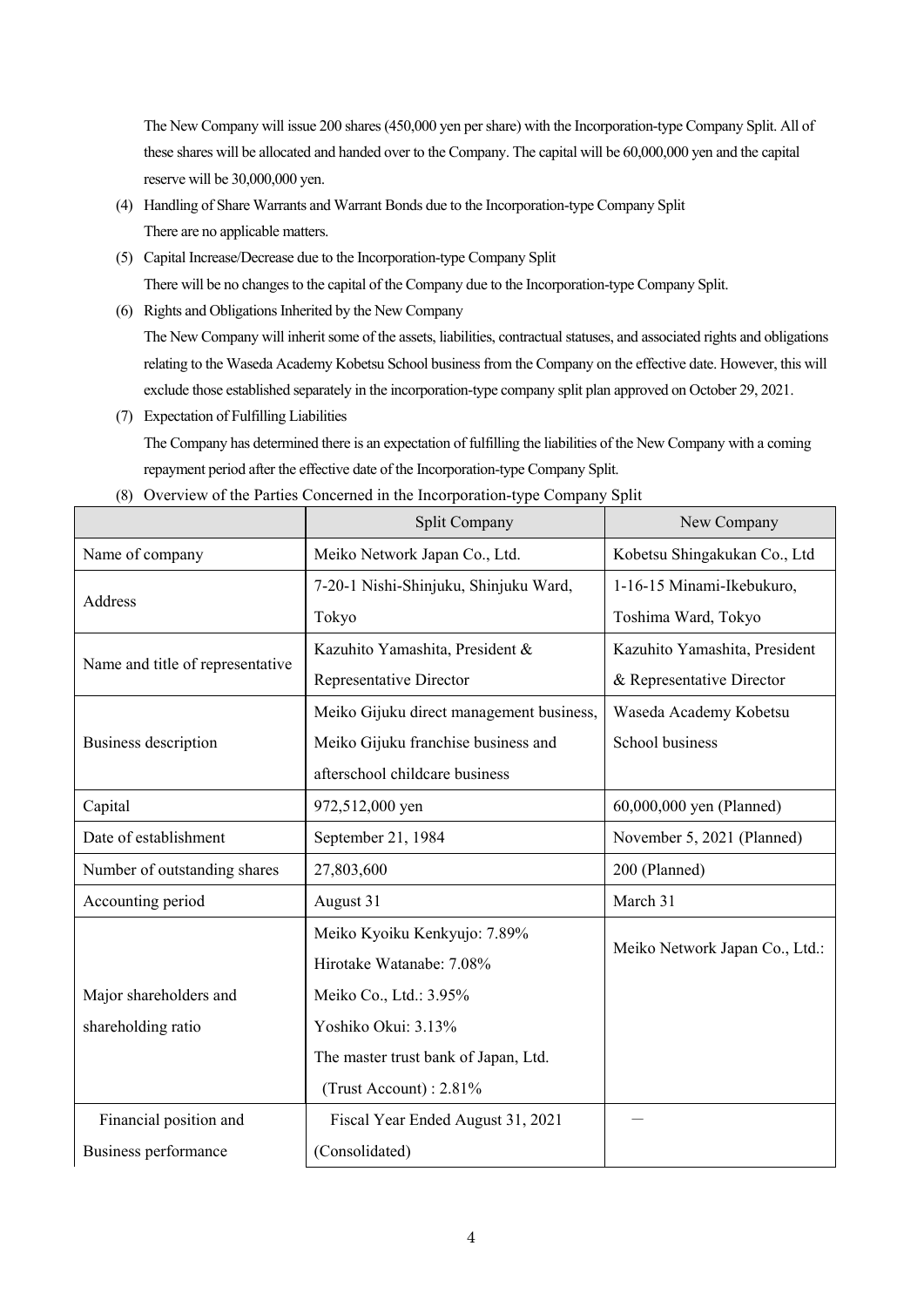| Net assets                                     | 10,025 million yen |  |
|------------------------------------------------|--------------------|--|
| Total assets                                   | 14,649 million yen |  |
| Net assets per share                           | 399.67 yen         |  |
| Consolidated net sales                         | 19,039 million yen |  |
| Consolidated operating<br>income               | 969 million yen    |  |
| Consolidated ordinary income                   | 1,113 million yen  |  |
| Net income attributable to<br>owners of parent | 1,140 million yen  |  |
| Consolidated net income per<br>share (yen)     | 45.47 yen          |  |

#### (9) Business Performance of the Department to Be Split

The segment net sales were 620 million yen and operating income were 31 million yen of the Waseda Academy Kobetsu School business for the fiscal year ended August 31, 2021.

The number of schools are 7 directly operated by the Company and 20 franchised schools (including MAXIS Education).

#### (10) Amount of Assets and Liabilities to Be Split (Current as of October 29, 2021)

The amount of assets to be split is 90,000,000 yen. However, the amount of liabilities to be split will be confirmed with the advance payment of tuition fees up to the effective date of the Incorporation-type Company Split. Therefore, the actual amount to be inherited will differ to the above amount.

## (11) Situation in the Split Company after the Incorporation-type Company Split

There will be no changes to the name, address, name/title of the representative, business description, capital or accounting period of the Company that will serve as the split company.

3. Summary of the Transfer and the Dissolution of the Capital and Business Partnership

The Company and WASEDA ACADEMY have agreed to the Company transferring Kobetsu School to WASEDA ACADEMY and to dissolving their capital and business partnership. The Company holds 833,400 shares of WASEDA ACADEMY (ratio with respect to the number of outstanding shares as of March 31, 2021: 4.38%) under the Capital and Business Partnership. However, the Company intends to continue holding these shares as investment securities even after the Dissolution of the Capital and Business Partnership. WASEDA ACADEMY holds 347,600 shares of the Company (ratio with respect to the number of outstanding shares as of August 31, 2021: 1.37%) under the capital and business partnership. However, WASEDA ACADEMY will consider this position upon carefully ascertaining trends in the stock market, the impact on the market and other factors after the Dissolution of the Capital and Business Partnership.

(1) Schedule of the Transfer and the Dissolution of the Capital and Business Partnership Date of the resolution by the Board of Directors: October 29, 2021 Date of the share transfer contract: November 30, 2021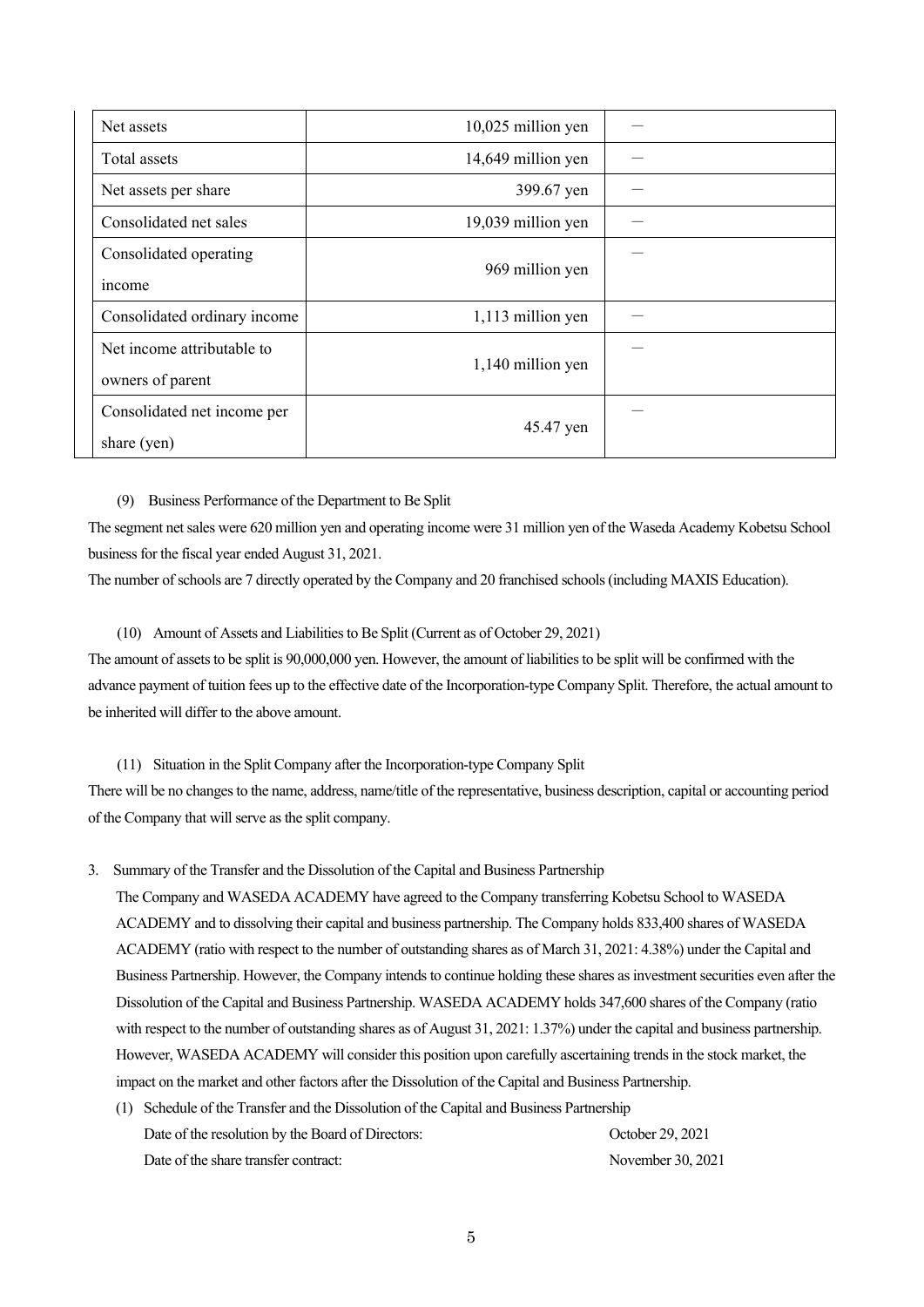| Date of the share transfer:                                                                                                                                                                                                                                                                                                                                                                            | November 30, 2021                                                                                                                                                                                                                                                                                                                                       |
|--------------------------------------------------------------------------------------------------------------------------------------------------------------------------------------------------------------------------------------------------------------------------------------------------------------------------------------------------------------------------------------------------------|---------------------------------------------------------------------------------------------------------------------------------------------------------------------------------------------------------------------------------------------------------------------------------------------------------------------------------------------------------|
| Date of the Dissolution of the Capital and Business Partnership Agreement:                                                                                                                                                                                                                                                                                                                             | November 30, 2021                                                                                                                                                                                                                                                                                                                                       |
| Date of the Dissolution of the Capital and Business Partnership:<br>$\mathbb{R}$ $\mathbb{R}$ $\mathbb{R}$ $\mathbb{R}$ $\mathbb{R}$ $\mathbb{R}$ $\mathbb{R}$ $\mathbb{R}$ $\mathbb{R}$ $\mathbb{R}$ $\mathbb{R}$ $\mathbb{R}$ $\mathbb{R}$ $\mathbb{R}$ $\mathbb{R}$ $\mathbb{R}$ $\mathbb{R}$ $\mathbb{R}$ $\mathbb{R}$ $\mathbb{R}$ $\mathbb{R}$ $\mathbb{R}$ $\mathbb{R}$ $\mathbb{R}$ $\mathbb{$ | November 30, 2021<br>$\mathbf{r}$ $\mathbf{r}$ $\mathbf{r}$ $\mathbf{r}$ $\mathbf{r}$ $\mathbf{r}$ $\mathbf{r}$ $\mathbf{r}$ $\mathbf{r}$ $\mathbf{r}$ $\mathbf{r}$ $\mathbf{r}$ $\mathbf{r}$ $\mathbf{r}$ $\mathbf{r}$ $\mathbf{r}$ $\mathbf{r}$ $\mathbf{r}$ $\mathbf{r}$ $\mathbf{r}$ $\mathbf{r}$ $\mathbf{r}$ $\mathbf{r}$ $\mathbf{r}$ $\mathbf{$ |

(2) Number of Transferred Shares, Transfer Price and Number of Shares Held Before/After the Transfer

| Number of shares held before the transfer | 200 (Voting rights ownership ratio: 100%)  |  |
|-------------------------------------------|--------------------------------------------|--|
| Number of shares acquired by transfer     | 200 (Voting rights ownership ratio: 100%)  |  |
| Transfer price:                           |                                            |  |
| Number of shares held after the transfer  | $0$ (Voting rights ownership rate: $0\%$ ) |  |

\*The Company will not disclose the transfer price based on duty of confidentiality in the transfer contract. However, the Company performed due diligence through a third-party organization to calculate a fair and reasonable monetary amount upon mutual discussions.

| Name of company                                     | WASEDA ACADEMY CO., LTD.                                                      |        |  |
|-----------------------------------------------------|-------------------------------------------------------------------------------|--------|--|
| Address                                             | 1-16-15 Minami-Ikebukuro, Toshima Ward, Tokyo                                 |        |  |
| Name and title of the representative                | Yutaka Yamamoto, President                                                    |        |  |
|                                                     | Management of cram schools for elementary school, junior high school and      |        |  |
| Business description                                | high school students, etc.                                                    |        |  |
| Capital                                             | 2,014 million yen                                                             |        |  |
| Date of establishment                               | November 1974                                                                 |        |  |
| Number of outstanding shares                        | 19,012,452                                                                    |        |  |
| Accounting period                                   | Fiscal year ending March 31                                                   |        |  |
| Number of employees                                 | 980 (Consolidated)                                                            |        |  |
|                                                     | Nagase Brothers Inc.:                                                         | 15.87% |  |
|                                                     | EISHINKAN Co., Ltd.:                                                          | 9.62%  |  |
| Major shareholders and shareholding ratio           | Shinichi Kawabata:                                                            | 6.31%  |  |
|                                                     | Fukuyama Industry Co., Ltd.:                                                  | 6.12%  |  |
|                                                     | Meiko Network Japan Co., Ltd.:                                                | 4.38%  |  |
| Relationship between the Company and WASEDA ACADEMY |                                                                               |        |  |
|                                                     | The Company holds 833,400 shares of WASEDA ACADEMY (ratio with                |        |  |
|                                                     | respect to the number of outstanding shares as of March 31, 2021: 4.38%).     |        |  |
| Capital relationship                                | WASEDA ACADEMY holds 347,600 shares of the Company (ratio with                |        |  |
|                                                     | respect to the number of outstanding shares as of August 31, 2021: 1.37%).    |        |  |
| Personnel relationship                              | No applicable matters                                                         |        |  |
|                                                     | There is mutual business between the Company and WASEDA ACADEMY               |        |  |
|                                                     | under a business partnership. This business includes the payment of royalties |        |  |
| Business relationship                               | in the WASEDA ACADEMY Kobetsu School business and the sale of                 |        |  |
|                                                     | products.                                                                     |        |  |

4. Overview the Other Party in the Share Transfer and the Dissolution of the Capital and Business Partnership